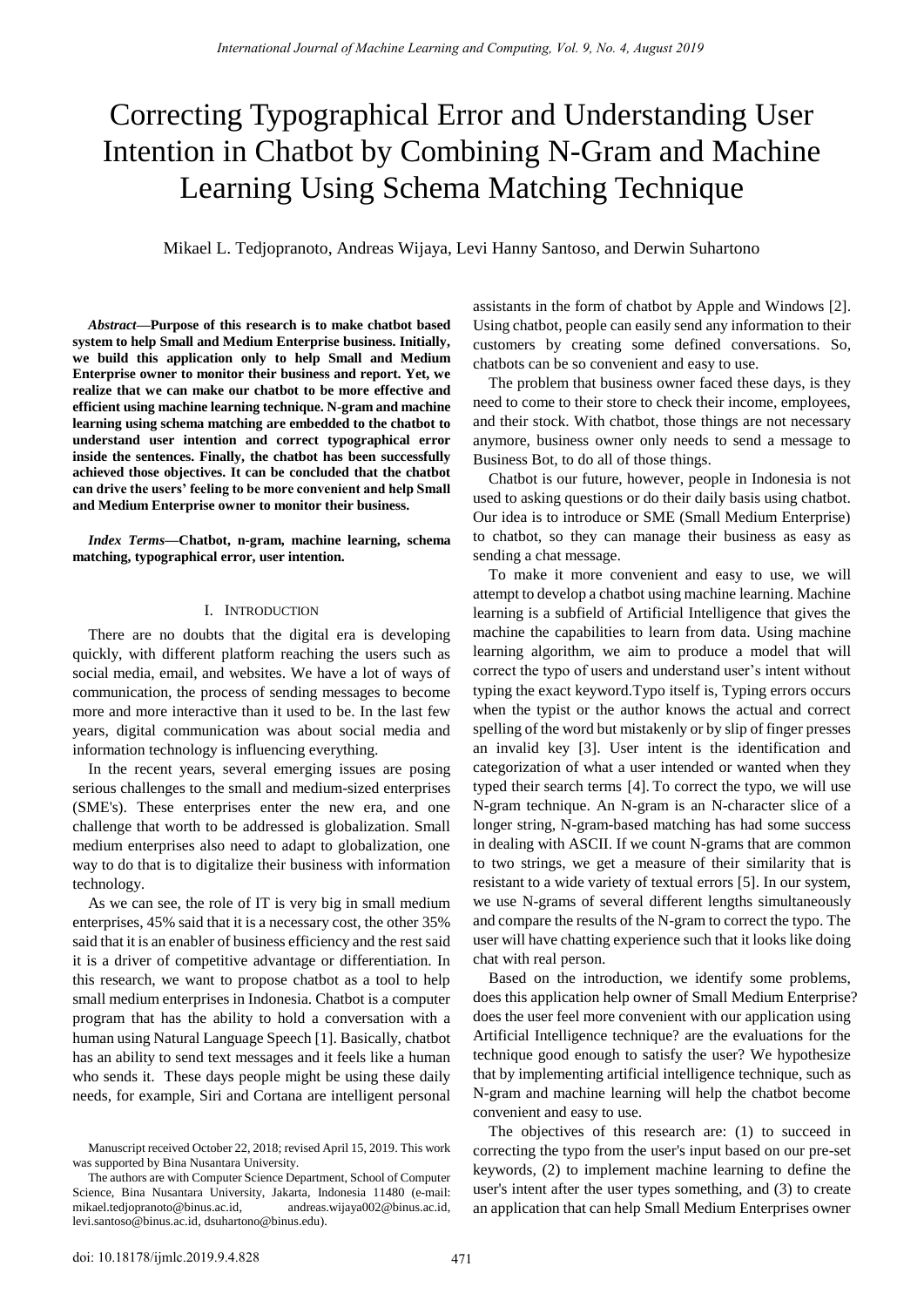retrieves information about their business. The benefits of this research are: (1) trained machine learning architecture can be used for another similar chatbot, and (2) Small Medium Enterprises owner can use this application to monitor their business.



For objective evaluation, we provide N-gram score table for every related keyword and the accuracy of the output. For schema matching, we provide top five of our users' input and count the accuracy, precision, recall and F1 score. They are calculated based on True Positive (TP), True Negative (TN), False Positive (FP) and False Negative (FN). True positive is number of correctly predicted data as positive values which means the value of actual class is "Yes" and the value of predicted class is also "Yes". True negative is number of correctly predicted data as negative values which means that the value of actual class is "No" and value of predicted class is also "No". False positive is "No" for actual class and "Yes" for predicted class. False negative is "Yes" for actual class but "No" for predicted class. Accuracy is simply the ratio of correctly predicted observations, it is the number of correct prediction divided by total number of prediction [6]. Recall is the number of retrieved relevant items as a proportion of all relevant items. Therefore, recall is a measure of effectiveness in retrieving performance and can be viewed as a measure of effectiveness in including relevant items in the retrieved set. Precision is the number of retrieved relevant items as a proportion of the number of retrieved items. Precision is, therefore, a measure of purity in retrieval performance, a measure of effectiveness in excluding non-relevant items from the retrieved set. The F1 score is the weighted average of precision and recall. Therefore, this score takes both false positives and false negatives into account. It works best if false positives and false negatives have similar cost [7].

This research writing systematics is divided into 5 chapters. Chapter 1 explains the background, identification of problems, scope of research, uses and objectives of the research, research methodology, and writing systematic. Chapter 2 elaborates several previous related methods that is done by other researchers. Chapter 3 describes the explanation on how we run our experiments. Research framework is shown here. Chapter 4 shows and explains the experiment results, user interface, score of N-gram model and result of schema matching. Finally, chapter 5 provides conclusion, analysis of the previous chapter, and suggestions that will help further development of the systems.

# II. METHOD COMPARISON

SuperAgent is a powerful customer service chatbot leveraging large-scale and publicly available e-commerce data. Nowadays, large e-commerce websites contain a great of in-page product descriptions as well as user-generated content, such as Amazon.com, Ebay.com and many others. Take an Amazon.com product page as an example, which contains detail Product Information (PI), a set of existing customer Questions & Answers (QA), as well as sufficient Customer Reviews (CR). This crowd-sourcing style of data provides appropriate information to feed into chat engines, accompanying human support staff to deliver better customer service experience when online shopping [8].

Fig. 2 shows the system overview of SuperAgent. As the figure shows, when the product page is visited, SuperAgent crawls the HTML information and scrapes PI+QA+CR data from the webpage. Given an input query from a customer, different engines are processed in parallel. If one of the answers from the first three engines has high confidence, the chatbot will return the answer as response. Otherwise, the chit-chat engine will generate a reply from the predefined permitted response sets.



Fig. 2. The system overview of SuperAgent.

SuperAgent uses regression forest model to choose between their techniques while our chatbot will automatically use between n-gram or schema matching technique after knowing the users' intention. N-gram is "an n-token sequence of words" [9]. N-grams originate from the field of computational linguistics. Schema matching refers to problem of finding similarity between elements of different database schemas. Schema matching uses machine learning techniques to find the correct equivalence between the input schemas [10]. For the training system, we use K-Nearest Neighbor (KNN). KNN algorithm is a method for classifying objects based on closest training examples in the feature space [11].

#### III. RESEARCH METHODOLOGY

We use a simple system for our chatbot, we set a certain keyword to let users proceed to another state by typing the keywords. The keywords are set according to the user's state, category, and intent value. To check the intention, category, and state of a user, our system will connect to the database where all information of users and data related to the business are stored. If our system detected a new user, the system will add new user information in the database with zero intention value, null category value, and zero as state value. All data that business bot shows is provided by the database, which is the data from the cashier machine or manually input. Detail of business bot method is shown in Fig. 3.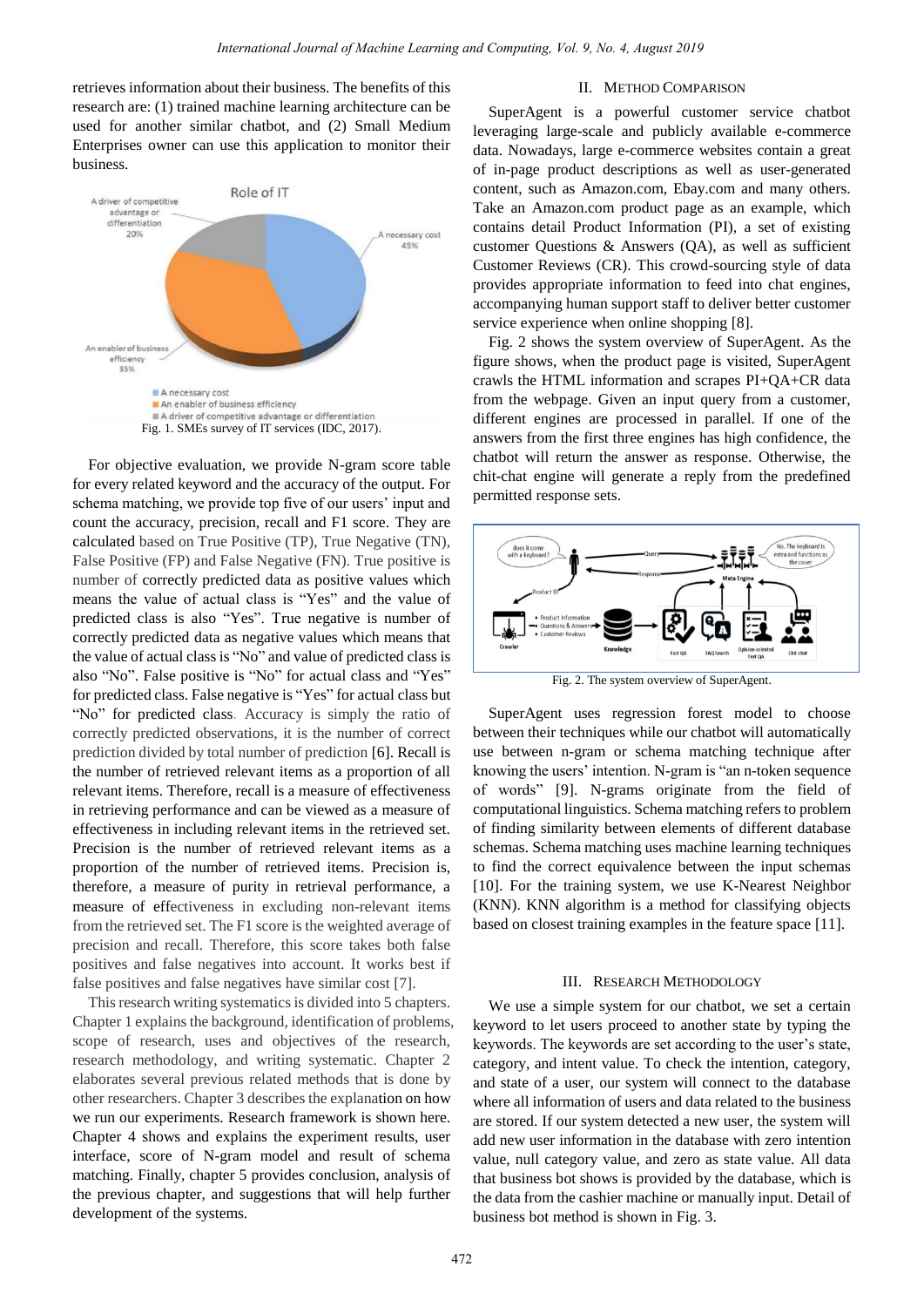

Fig. 3. Business bot method.

Upon receiving an input which is in form of a text sent by a user through LINE, our system will check whether the user's intent value is 0 or 1, depends on the input that already settled. If a user's intent value is 1, the input will run in n-gram engine. Otherwise, the input will run in the schema matching package engine called Flexmatcher. We use machine learning technique inside Flexmatcher with KNN Algorithm. The details inside n-gram and schema matching will be mentioned further later in this chapter. If the users' intention is recognized, our system will update the users' information according to their intention.

For n-gram, our system will constantly check a user's information on the database every time the user sends a message to the chatbot. N-gram will run if the value of the user's intent value is 1. Our system will use trigram (n-gram with  $n=3$ ) to calculate the similarity between the keywords and user's input. The first step of the N-gram engine is to receive the input, state, and category. Then, N-gram engine will validate the state and category. After validating state and category, certain keywords are chosen to be compared with the input for example:

- 1. State: 1; Category: Laporan, keywords that will be compared are: "pemasukan" (income), "pengeluaran" (outcome), "report", and "tambah pemasukan" (add income).
- 2. State: 1; Category: List, keywords that will be compared are: "stok" (stock), "pemasok" (supplier), "pelanggan" (customer), "bahan" (material), "tambah stok" (add stock), "tambah pemasok" (add supplier), "tambah pelanggan" (add customer), and "tambah bahan" (add material).
- 3. State: 2, keywords that will be compared are: "bulan" (month) and "tanggal" (date).

After comparing all keywords with the input, n-gram will save the highest value. If the value that n-gram saved exceeds the threshold that we set which is 0.25, then the system will send the keyword back to the system.

To calculate the N-gram we use the following formula:

$$
\frac{(X-Y)}{X}
$$
 (1)

where  $X$  is the total number of distinct n-gram across the two strings and *Y* is the number of characters (duplicate characters counted) not shared by the two strings. We set 0.25 as threshold because this is the most logical calculation. It will correct one letter typographical error in a less than four letters word, and two letters typographical error in a word less than 7 letters.

Upon sending back a keyword, our system will update the user's state and category in accordance with the keyword.

If the user's intent value is 0, schema matching engine will be called to process the input data. Schema matching is a package in Python which handles the problem of matching multiple schemas to a single mediated schema. Before our system process the input, there are few things that need to be prepared:

# **1. Make dummy datasets in an array or more as a foundation to train**

For schema matching, we need few words as foundation to train for. We will prepare dummy datasets containing commands and keywords that will be trained in schema matching engine. We will collect the data by group discussion about commands and keywords that are related to the business. Given multiple dummy datasets listing every command related to business, we must set the mediated schema in the first array of every dummy datasets.

# **2. Set headers and arrange the training datasets**

In this step, we must turn the previous datasets of array into tables and fill the first column with the mediated schemas of the datasets. The number of tables made is according to the amount of the datasets

# **3. Specify headers into name classifiers**

The next step is to determine headers of the tables into name classifiers. We manually specify every header into the name classifiers and inserted into an array variable. Headers with the same meaning or category but different words will be classified into the same name classifier. The utility of these name classifiers is to recognize the input from the prediction variable

## **4. Create and map the prediction dataset**

After classifying the headers, we will make the prediction dataset to predict the intention. The prediction dataset will be mapped exactly like the other datasets. Like the other datasets, prediction dataset has to be an array.

# **5. Combine training data into an array variable**

After the previous step, we combine the training datasets that have been converted into tables into an array variable called "schema\_list".

#### **6. Prepare, train, and retrieve the data**

The next step is to prepare the data to train. A schema matching package called Flexmatcher will be used to train the data. Before training the data, we have to make a variable containing the training data, ".train()", for example:

#### • **data.train()**

where "data" is the training data that was prepared in the previous step right before ".train()" is called. After the data is trained, we will retrieve the prediction by using "make prediction" command on the mapped prediction table.

# • **predicted\_mapping = data.make\_prediction(data3)**

where "predicted\_mapping" is the variable made to contain the prediction and "data" is the training data, and "data3" is the prediction table. To retrieve the name classifier of the prediction, we just have to print "predicted\_mapping" array of "data3" header.

#### • **print(predicted\_mapping["kata"])**

where "kata" is the header of prediction table. The predicted name classifier of the header input will be printed after "print" is called.

After all these steps, our system can run this schema matching engine and retrieve the prediction by sending the input text from the user. However, there are few cases that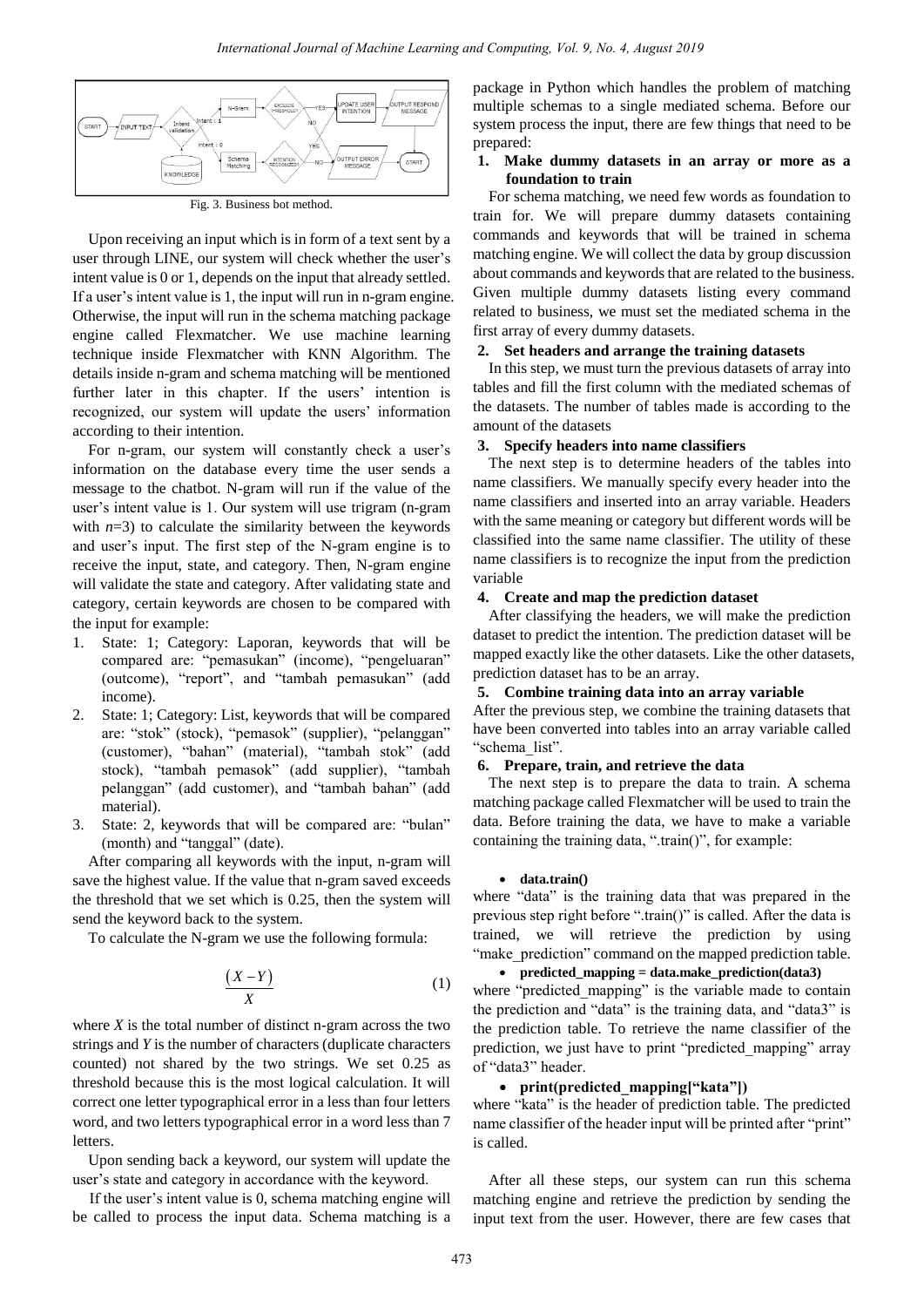schema matching engine received an unpredictable or unrecognized input text. Therefore, we ask our system to save the unrecognized input to an error log. Then, our system will respond with a message telling the user that it did not recognize the input and ask the user to send another input.

Every unrecognized input text from users will be filtered and manually added to training datasets. First, our system receives unknown users' input. For example, the user sends "income" and our system sends the input to the schema matching engine to process the word "income". The engine does not understand what that word is and gives an error message. The unknown users' input will automatically be stored in error log.

However, if the engine understands or recognizes that input, it will respond with a message and update the user's state, category, and intent. To update user's information, our system will need the prediction from schema matching engine. After updating user's information, our system will push a text message to the user according to the user's current intent, state, and category. After proceeding from state to state, there will be a time where there are no more state to continue, our system will automatically update the user's information to default. Where intent and state values become 0 and category becomes NULL.

## IV. RESULT AND DISCUSSIONS

In this chapter, we explore more about what result that we got. We use dummy data for our testing, which is suitable for clothing business. We attempted to experiment with 2 different methods: N-gram and Schema Matching. We will show the numbers that we got from those experiments. We choose N-gram and Schema Matching for this research, because of how useful N-gram and Schema Matching for the user to experience chatting with another human while using the bot. Bahasa (Indonesia language) is used for the whole experiment. For each Bahasa mentioned in the examples, we provide its English inside the brackets afterwards.

For the N-gram method, we used  $N = 3$  namely trigram, and it was categorized as good if the score was higher than 0.25. We use trigram, because it may be identified by the set of the characters they contain, and completely ignore the ordering information.

For Schema Matching we use Flexmatcher and pandas as our plugin, which include several examples of texts or sentences that might be typed by the users also from the respondents that already tried to use this bot. Flexmatcher is a Schema Matching package in Python which handles the problem of matching multiple schemas to a single mediated schema.

We use Flexmatcher to calculate the user's input value and pandas to make a table consisting our array of data using pandas data-frame. So, after the bot received the user's input, it can determine what is the user's "real" intention and then place the user in a specific state.

Table Ipresents the result for correct the typographical error. To measure the user intention, we used some of our users input as our sample inputs for this result. Table I provides the accuracy, precision, recall and f1 score based on those sample inputs. We attempted for each input for 5 times.

|                               |                                  | נ–צו                                                                                                                                                                                                                                                                                                                                                                                                                                                                                                                                                                                                                                                                                                                                                                                                                                 |                 |
|-------------------------------|----------------------------------|--------------------------------------------------------------------------------------------------------------------------------------------------------------------------------------------------------------------------------------------------------------------------------------------------------------------------------------------------------------------------------------------------------------------------------------------------------------------------------------------------------------------------------------------------------------------------------------------------------------------------------------------------------------------------------------------------------------------------------------------------------------------------------------------------------------------------------------|-----------------|
|                               | Word<br>Typo<br>Keyword          |                                                                                                                                                                                                                                                                                                                                                                                                                                                                                                                                                                                                                                                                                                                                                                                                                                      | Accuracy        |
|                               | I Typo                           | Laporan vs Laporin                                                                                                                                                                                                                                                                                                                                                                                                                                                                                                                                                                                                                                                                                                                                                                                                                   | Pass            |
| Laporan                       | 2 Typo                           | Laporan vs Lapurin                                                                                                                                                                                                                                                                                                                                                                                                                                                                                                                                                                                                                                                                                                                                                                                                                   | <b>Not Pass</b> |
|                               | 3 Туро                           | Laporan vs Lepurin                                                                                                                                                                                                                                                                                                                                                                                                                                                                                                                                                                                                                                                                                                                                                                                                                   | Not Pass        |
|                               | I Typo                           | List vs Lust                                                                                                                                                                                                                                                                                                                                                                                                                                                                                                                                                                                                                                                                                                                                                                                                                         | Pass            |
| List                          | 2 Туро                           | <b>List vs Ludt</b>                                                                                                                                                                                                                                                                                                                                                                                                                                                                                                                                                                                                                                                                                                                                                                                                                  | <b>Not Pass</b> |
|                               | 3 Туро                           | List vs Luds                                                                                                                                                                                                                                                                                                                                                                                                                                                                                                                                                                                                                                                                                                                                                                                                                         | Not Pass        |
|                               | Pemasukan vs Pemasukin<br>I Typo | Pass                                                                                                                                                                                                                                                                                                                                                                                                                                                                                                                                                                                                                                                                                                                                                                                                                                 |                 |
| Pemasukan                     | 2 Typo                           | Pemasukan vs Prmasukin                                                                                                                                                                                                                                                                                                                                                                                                                                                                                                                                                                                                                                                                                                                                                                                                               | Pass            |
|                               | 3 Typo                           | <b>Pemasukan vs Prmssukin</b>                                                                                                                                                                                                                                                                                                                                                                                                                                                                                                                                                                                                                                                                                                                                                                                                        | <b>Not Pass</b> |
|                               | I Typo                           | Pengeluaran vs Pengeluarsn                                                                                                                                                                                                                                                                                                                                                                                                                                                                                                                                                                                                                                                                                                                                                                                                           | Pass            |
| Pengeluaran                   | 2 Typo                           |                                                                                                                                                                                                                                                                                                                                                                                                                                                                                                                                                                                                                                                                                                                                                                                                                                      | Pass            |
|                               | 3 Туро                           | Pengeluaran vs Pnngeluarsm                                                                                                                                                                                                                                                                                                                                                                                                                                                                                                                                                                                                                                                                                                                                                                                                           | <b>Not Pass</b> |
|                               | I Typo                           |                                                                                                                                                                                                                                                                                                                                                                                                                                                                                                                                                                                                                                                                                                                                                                                                                                      | Pass            |
| Report                        | 2 Typo                           |                                                                                                                                                                                                                                                                                                                                                                                                                                                                                                                                                                                                                                                                                                                                                                                                                                      | <b>Not Pass</b> |
|                               | 3 Typo                           |                                                                                                                                                                                                                                                                                                                                                                                                                                                                                                                                                                                                                                                                                                                                                                                                                                      | <b>Not Pass</b> |
|                               | I Typo                           |                                                                                                                                                                                                                                                                                                                                                                                                                                                                                                                                                                                                                                                                                                                                                                                                                                      | Pass            |
| Stok                          | 2 Typo                           | <b>Stok vs Stal</b>                                                                                                                                                                                                                                                                                                                                                                                                                                                                                                                                                                                                                                                                                                                                                                                                                  | <b>Not Pass</b> |
|                               | 3 Туро                           |                                                                                                                                                                                                                                                                                                                                                                                                                                                                                                                                                                                                                                                                                                                                                                                                                                      | <b>Not Pass</b> |
|                               | I Typo                           | Pemasok vs Pemasuk                                                                                                                                                                                                                                                                                                                                                                                                                                                                                                                                                                                                                                                                                                                                                                                                                   | Pass            |
| Pemasok                       | 2 Typo                           |                                                                                                                                                                                                                                                                                                                                                                                                                                                                                                                                                                                                                                                                                                                                                                                                                                      | Pass            |
|                               | 3 Туро                           |                                                                                                                                                                                                                                                                                                                                                                                                                                                                                                                                                                                                                                                                                                                                                                                                                                      | <b>Not Pass</b> |
| I Typo<br>Pelanggan<br>2 Typo |                                  |                                                                                                                                                                                                                                                                                                                                                                                                                                                                                                                                                                                                                                                                                                                                                                                                                                      | Pass            |
|                               |                                  |                                                                                                                                                                                                                                                                                                                                                                                                                                                                                                                                                                                                                                                                                                                                                                                                                                      | Pass            |
|                               | 3 Туро                           |                                                                                                                                                                                                                                                                                                                                                                                                                                                                                                                                                                                                                                                                                                                                                                                                                                      | <b>Not Pass</b> |
|                               | I Typo                           | Pengeluaran vs Pengeluarsm<br><b>Report vs Raport</b><br><b>Report vs Rapory</b><br><b>Report vs Rapery</b><br><b>Stok vs Stak</b><br><b>Stok vs Srak</b><br>Pemasok vs Pemasul<br><b>Pemasok vs Prmasul</b><br>Pelanggan vs Pelanggin<br>Pelanggan vs Pelanggim<br><b>Pelangang vs Pelangcen</b><br><b>Bahan vs Bahin</b><br><b>Bahan vs Bagin</b><br><b>Bahan</b> vs Begin<br>Tambah Stok vs Tembah Stok<br><b>Tambah Stok vs Tembih Stok</b><br><b>Tambah Stok vs Tembih Stak</b><br>Tambah Pemasok vs Tembah Pemasok<br>Tambah Pemasok vs Tembih Pemasok<br>Tambah Pemaosk vs Tembih Pemasog<br>Tambah Pelanggan vs Tambih Pelanggan<br>Tambah Pelanggan vs Tembih Pelanggan<br>Tambah Pelanggan vs Tembih Pelanggin<br>Tambah Pelanggan vs Tambih Bahan<br>Tambah Pelanggan vs Tambih Bahsn<br>Tambah Pelanggan vs Tembih Bahsn | Pass            |
| Bahan                         | 2 Typo                           |                                                                                                                                                                                                                                                                                                                                                                                                                                                                                                                                                                                                                                                                                                                                                                                                                                      | Pass            |
|                               | 3 Туро                           |                                                                                                                                                                                                                                                                                                                                                                                                                                                                                                                                                                                                                                                                                                                                                                                                                                      | <b>Not Pass</b> |
|                               | I Typo                           |                                                                                                                                                                                                                                                                                                                                                                                                                                                                                                                                                                                                                                                                                                                                                                                                                                      | Pass            |
| <b>Tambah Stok</b>            | 2 Typo                           |                                                                                                                                                                                                                                                                                                                                                                                                                                                                                                                                                                                                                                                                                                                                                                                                                                      | Pass            |
|                               | 3 Туро                           |                                                                                                                                                                                                                                                                                                                                                                                                                                                                                                                                                                                                                                                                                                                                                                                                                                      | <b>Not Pass</b> |
| <b>Tambah Pemasok</b>         | I Typo                           |                                                                                                                                                                                                                                                                                                                                                                                                                                                                                                                                                                                                                                                                                                                                                                                                                                      | Pass            |
|                               | 2 Typo                           |                                                                                                                                                                                                                                                                                                                                                                                                                                                                                                                                                                                                                                                                                                                                                                                                                                      | Pass            |
|                               | 3 Туро                           |                                                                                                                                                                                                                                                                                                                                                                                                                                                                                                                                                                                                                                                                                                                                                                                                                                      | Pass            |
|                               | I Typo                           |                                                                                                                                                                                                                                                                                                                                                                                                                                                                                                                                                                                                                                                                                                                                                                                                                                      | Pass            |
| Tambah Pelanggan              | 2 Typo                           |                                                                                                                                                                                                                                                                                                                                                                                                                                                                                                                                                                                                                                                                                                                                                                                                                                      | Pass            |
|                               | 3 Туро                           |                                                                                                                                                                                                                                                                                                                                                                                                                                                                                                                                                                                                                                                                                                                                                                                                                                      | Pass            |
| Tambah Bahan                  | I Typo                           |                                                                                                                                                                                                                                                                                                                                                                                                                                                                                                                                                                                                                                                                                                                                                                                                                                      | Pass            |
|                               | 2 Typo                           |                                                                                                                                                                                                                                                                                                                                                                                                                                                                                                                                                                                                                                                                                                                                                                                                                                      | Pass            |
|                               | 3 Туро                           |                                                                                                                                                                                                                                                                                                                                                                                                                                                                                                                                                                                                                                                                                                                                                                                                                                      | Pass            |
|                               |                                  |                                                                                                                                                                                                                                                                                                                                                                                                                                                                                                                                                                                                                                                                                                                                                                                                                                      |                 |

TABLE I: RESULT FOR N-GRAM

TABLE II: AVERAGE AND F1 SCORE FROM SOME OF THE USER'S INPUT

| <b>Keyword</b>        | <b>ACCURACY</b> | <b>RECALL</b> | <b>PRECISION</b> |
|-----------------------|-----------------|---------------|------------------|
| List                  | 100%            | 100%          | 100%             |
| Laporan               | 80%             | 80%           | 100%             |
| Pemasukan             | 100%            | 100%          | 71%              |
| Pengeluaran           | 100%            | 100%          | 100%             |
| Report                | 100%            | 100%          | 100%             |
| Tambah Pemasukan      | 80%             | 80%           | 100%             |
| Stok                  | 100%            | 100%          | 100%             |
| Pemasok               | 100%            | 100%          | 100%             |
| Pelanggan             | 100%            | 100%          | 100%             |
| Bahan                 | 100%            | 100%          | 100%             |
| <b>Tambah Pemasok</b> | 100%            | 100%          | 100%             |
| <b>Tambah Stok</b>    | 100%            | 100%          | 100%             |
| <b>Tambah Bahan</b>   | 100%            | 100%          | 100%             |
| Tambah Pelanggan      | 100%            | 100%          | 100%             |
| <b>Average</b>        | 97%             | 97%           | 98%              |
| <b>F1 Score</b>       | 98%             |               |                  |





Fig. 4. Flexmatcher functionality for respondent's input.

For evaluating user's satisfaction, we used subjective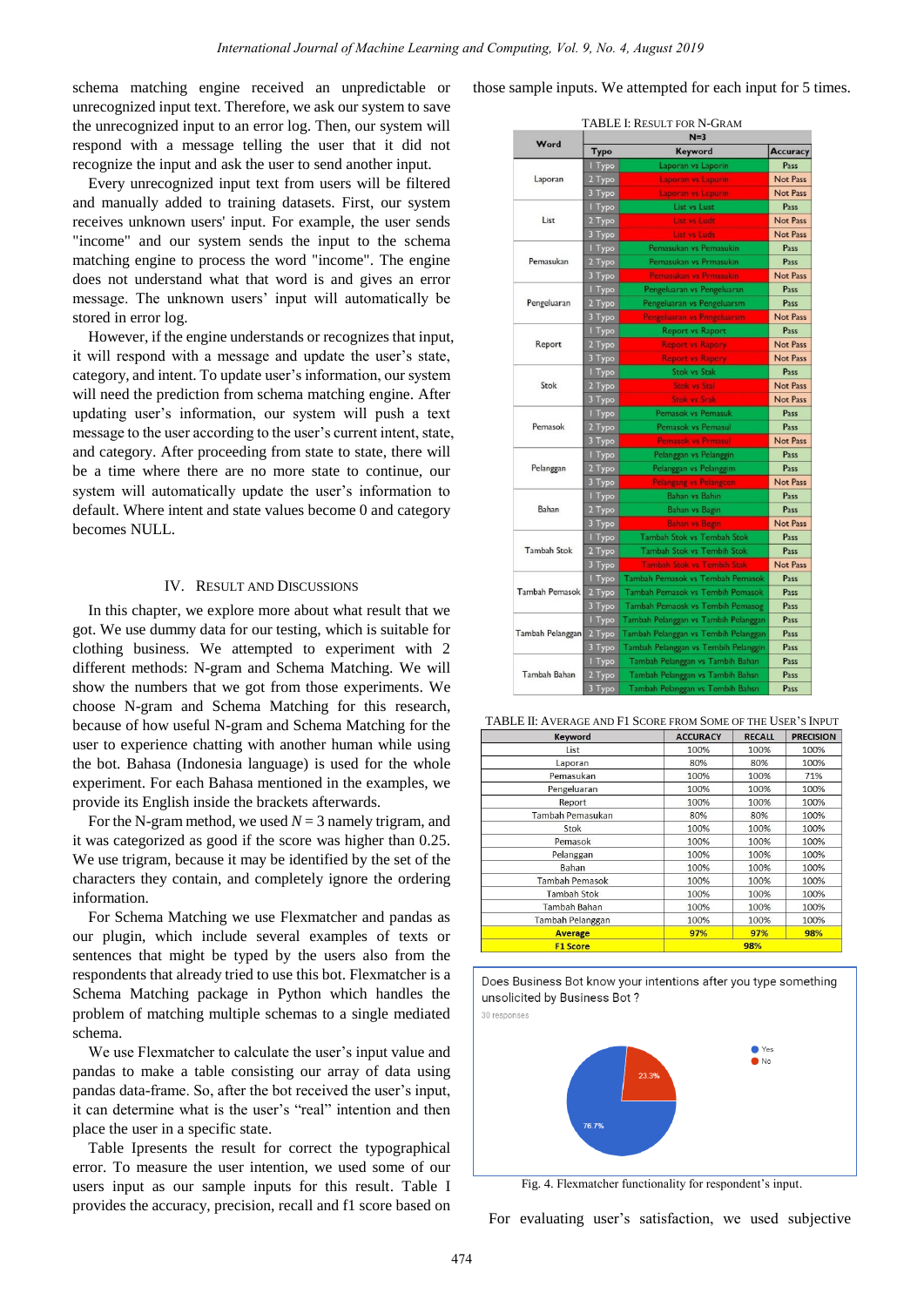evaluation. In this case, we use the questionnaire from Google Form. We use Google Form because of the simplicity, respondent's familiarity, and how easy to share the questionnaire to our targeted individuals. For our targeted individuals, we involve university students, store owners, and working people. The questionnaire is comprised of 7 questions about our chatbot, but we will only show 3 of them because other question is not quite relevant with this research. We shared the questionnaire after we showed our application and asked the user to try it by him/herself. In the questionnaire, we told them to act as if they have a cloth business and answer the question based on their role. We got a total of 30 responses for our subjective evaluation.



As presented in Fig. 4 out of 30 responses, 76.7% respondents stated that Business Bot knew their intentions after they typed something unsolicited by Business Bot. The questions are about our N-gram and Flexmatcher functionality in our chatbot, and most of the time our chatbot knows the respondent's intention even if they type something unsolicited. In Fig. 5, out of 30 responses, Business Bot successfully corrected 90% of the respondents typing errors. As we can see from the chart, our N-gram works well even though some errors still occur. In Figure, 6 out of 30 responses, number of letters that were corrected by Business Bot until it did not fix respondents' words anymore are: 1 Letter – 13.3%, 2 Letters – 43.3%, 3 Letters – 20%, More than  $3$  Letters  $-23.3\%$ .

For the discussion, the first one is about the chit-chat conversation model in the chatbot. Our system has not understood a chit-chat conversation input like "How are you?" or "I love you". We have done our research about chit-chat model, and in the SuperAgent's paper, they used seq2seq model trained on twitter conversation.



Fig. 6. N-gram and Flexmatcher error on respondent's input.

They selected 5 million most frequent non-duplicate short replies as the permitted response set. Most of which are

greetings and common replies. To understand that kind of input, they need to have some deep learning technique, which we cannot perform it yet because our application database and capability is limited.

For our further improvement, we will try to implement deep learning for our chatbot. Chit-chat conversation model is a crucial point in every chatbot, because it makes the bot more human- like.

The second one, is an opinion oriented based model in the chatbot. Our chatbot does not understand an opinion-oriented input like "What do you think of this report?". Our chatbot is limited to only understand the intent of the users, because to understand opinion-oriented input, the chatbot needs to review rich information for different aspects of the report from the user's perspective.

SuperAgent's use hybrid approach method to extract the aspects from review sentences, and sentiment classifier to determine the polarity of the sentence regarding the specific aspect mentioned. We think opinion oriented based input is important for our chatbot, so the bot can give any advice or a good suggestion to the users. In conclusion, both of those points are important to achieve. However, due to our limitation in platform and databases, we cannot perform those two models.

#### V. CONCLUSIONS AND SUGGESTIONS

Our research tried to do a new approach to chatbot by implementing machine learning and n-gram library. For N-gram, the summaries are, every time the user types something, our bot will automatically have an N-gram score. Our threshold for N-gram model is 0.25, if the score is above 0.25, the bot will be able to correct the typographical error and if the score is less than 0.25 the bot will not be able to correct the typographical error. N-gram score in every keyword is not balanced, because sometimes if we expect ten or more than ten letters in a word, the N-gram model will correct more than three miss types. It is weird, because if the users do more than three miss types, the input would be so different than the keyword that we expect.

There is a menu that expects "Tambah Bahan" (add material) keyword, but if the user type "Tenbah Bihan", the bot will correct the typographical error, because the score is more than 0.25.

The accuracy for one typographical error is 100%, two typos are 76%, and three typos are 41%.

By using machine learning, specifically the schema matching technique, our chatbot can understand the users' intent. We use top five of our users' input to count precision, recall, and F1 score. Given the keywords in our system is X, the top five inputs are : "minta X dong" (give me X please), "X please"(X please), "tampilkan X"(show me X), "permisi, tolong tunjukkan X"(excuse me, please show X), "halo, tampilkan X dong"(hello, show X please) The precision for our five top most asked question is averaging at 97%, 97% for recall, and 98 % for the F1 score. But the bot will not be able to understand something that is not trained yet. The user interface is modified to help Small Medium Enterprises owners to help their business report. Our chatbot does not understand chit-chat and opinion-oriented input, for example,